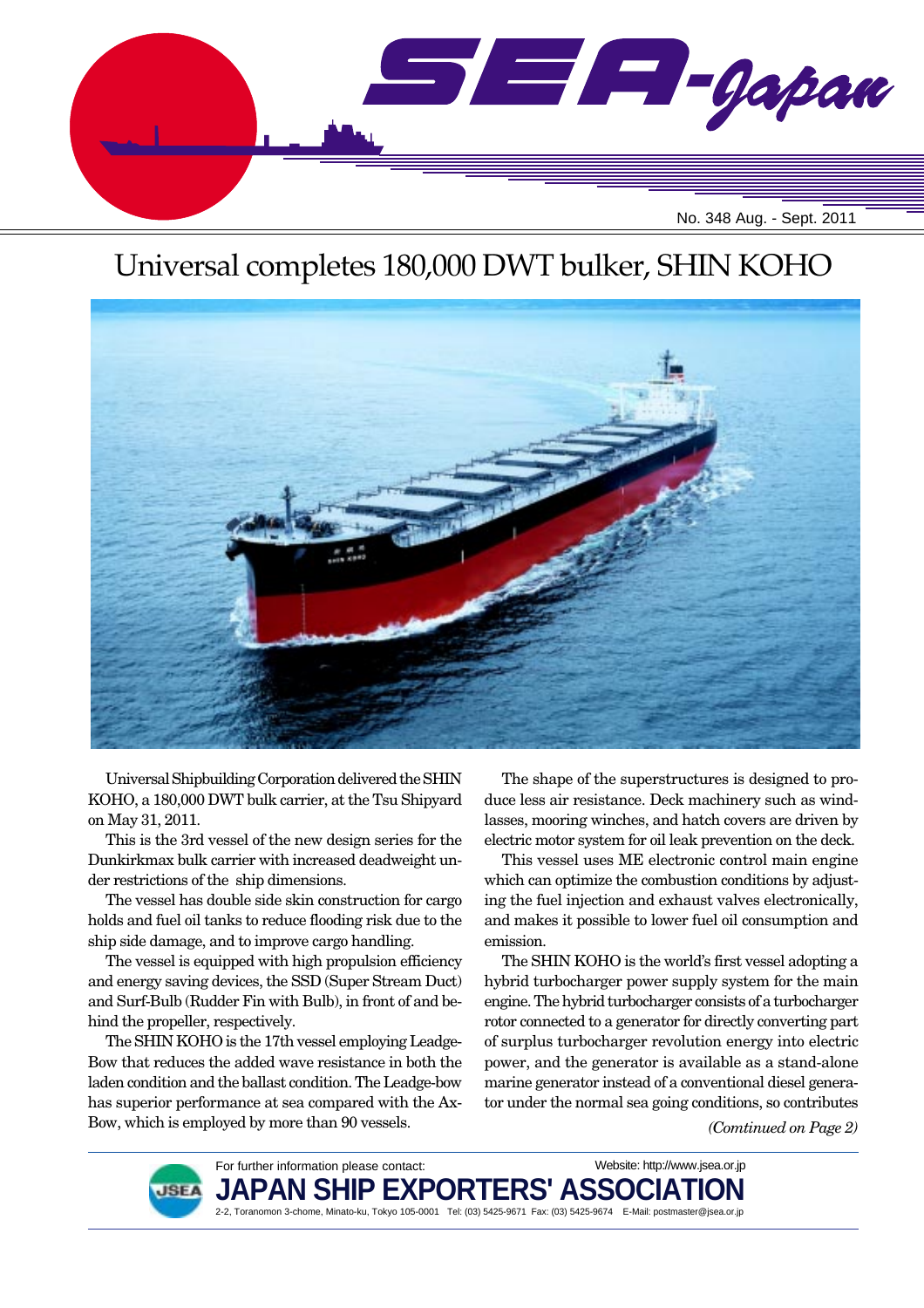### **No. 348 Aug. - Sept. Page 2**

### *(Continued from Page 1)*

to reduction of the fuel consumption and carbon dioxide emission.

The power supply system was developed jointly by Nippon Yusen Kabushiki Kaisha, Monohakobi Technology Institute, Mitsubishi Heavy Industries, Ltd., and Universal Shipbuilding Corporation. Taiyo Electric Co., Ltd. and Hitachi Zosen Corporation also participated in the collaborative development.

The development project has been subsidized by the Ministry of Land, Infrastructure, Transport and Tour-



*Main engine (Hybrid turbocharger seen in the blue square line)*

ism and Nippon Kaiji Kyokai. Onboard tests on the energy-efficiency will be continued through navigation for further improvement.

Principal particulars

 $L(o.a.)$  x  $L(b.p.)$  x  $B$  x  $D$  x  $d: 292.0$ m x 287.9m x 45m x 24.5m x 18.15m DWT/GT: 182,128MT/93,031 Loading capacity: 193,396m<sup>3</sup> Main engine: MAN B&W 7S65ME-C x 1 unit

| Speed:          | $15.35$ kt   |
|-----------------|--------------|
| Complement:     | 25           |
| Classification: | NK           |
| Completion:     | May 31, 2011 |
|                 |              |

### Ship of the Year 2010 Award goes to Kyokuyo Shipyard-built car carrier

The Japan Society of Naval Architects and Ocean Engineers on May 31, 2011 selected the car carrier, CITY OF ST. PETERSBURG, built by Kyokuyo Shipyard Corporation for the 2010 Ship of the Year Award. The vessel's unique bulbous stem shape, which contributes to a significant reduction of air resistance, attracted attention and was highly appreciated by, the jury of the award.

Category awards were won, in the specialty vessel category, by the plant module carriers YAMATAI and YAMATO built by Mitsubishi Heavy Industries, Ltd. (for more details, see SEA-Japan No 341, June-July issue), each equipped with an Air Lubrication System (ALS) having an air blower for energy saving, and owned

by NYK-Hinode Line, Ltd.; in the small passenger ship category, by the battery-powered vessel RAICHO I owned by the Tokyo University of Marine Science and Technology, and, in the fishing vessel and work vessel category, by the FUJI MARU NO. 2 built by Miho Shipyard Co., Ltd.

The CITY OF ST. PETERSBURG is a car carrier embodying thorough commitment to reduction of wind pressure resistance. The unique semispherical stem shape has been realized without sacrificing the payload space. The bulbous panel, formed by press-bending, constitutes a part of relatively distortion-free smooth hull shape. According to the society, "although a streamlined hull had been drawn for conceptual ships, its first

realization has been highly appreciated." Efforts to reduce wind pressure resistance are embodied not only by the stem shape but also by the streamlined funnel and the round shape of the upper part of the hull. Another feature is a pillar-free inboard space, intended for greater cargo handling efficiency.

The award will be presented on July 22 at Kaiun Club in a joint commendation ceremony of three maritime academic institutions, also including The Japan Institute of Marine Engineering (JIME) and The Japan Institute of Navigation (JIN). JIME and JIN will respectively give the Marine Engineering of the Year 2010 Award and the Navigation Achievement Prize on that occasion.







*RAICHO I (left) and FUJI MARU NO. 2 (right)*

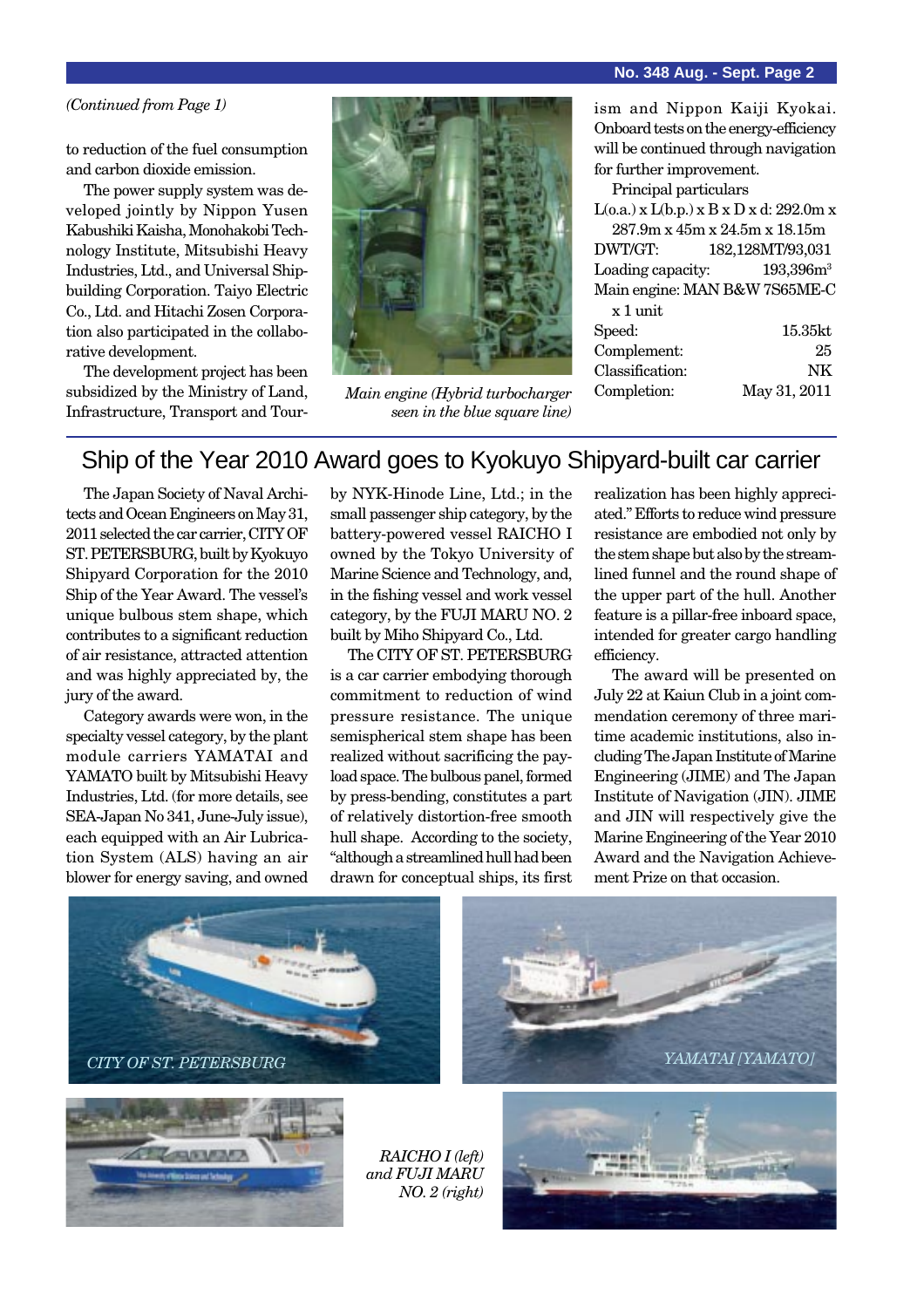### KHI completes 80,156m<sup>3</sup> LPG carrier, DERBY

Kawasaki Heavy Industries, Ltd. delivered the 80,156m<sup>3</sup> LPG carrier, DERBY (HN: 1666), to Xing Long Maritime S.A. The vessel is the 47th LPG carrier built by Kawasaki and the 8th of this particular model.

The carrier employs the Kawasaki's new bow form, SEA-Arrow, to minimize bow wave resistance and improve propulsive performance.

Four LPG cargo tanks are provided and made of special steel durable to low temperature of minus 46°C. Polyurethan foam is used as a heat insulation.

The main engine is a fuel-efficient ultra long-stroke two-cycle low-speed diesel engine and the Kawasaki rudder bulb with fins (RBS-F) is outfitted. The combined performance helps reduce the fuel consumption.

The environmentally designed fuel tank has double-wall construction to prevent ocean pollution.



Principal particular  $L$  (o.a.) x  $L$  8b.p.) x  $B$  x  $D$  x d: 226.00m x 222.00m x 37.20m x 21.00m x 11.20m DWT/GT: 53,028t/45,812 LPG storage capacity:  $80,156m<sup>3</sup>$ Main engine: Kawasaki-MAN B&W 7S60MC-C7 diesel x 1 unit MCR: 14,000kW x 94rpm Speed, service: about 16.95kt Complement: 27 Classification: NK Registered: Liberia Delivery: Mar. 31, 2011

### MES completes 56,000DWT type bulk carrier, NIPPON MARU

Mitsui Engineering & Shipbuilding Co., Ltd, (MES) completed the 56,000DWT type bulk carrier, NIP-PON MARU (HN: 1740), and delivered to Princess Line S.A., Panama, at its Tamano Works. This is the 125th vessel of a series of 56,000 DWT type handymax bulk carrier having a large cargo hold capacity of more than 70,000m3 . This series called "Mitsui 56BC" is well reputed in the market and about 170 vessels including those delivered have been ordered.

The vessel has five cargo holds and is equipped with four deck cranes. Structural strength and arrangements are well designed to load various types of cargoes.

Hatch openings are the largest class in this segment both in length and width. Cargo holds have ample length to load long pipes and its



strength is sufficient for loading heavy cargoes such as hot coils, etc.

The ship complies with IACS UR S25 and achieves both operational flexibility and enhanced structural safety.

The main engine and generator diesel engines satisfy the Environment Standards for Exhaust Gas and the IMO Standards for the Environment, respectively.

Ballast water can be exchanged during navigation for protection of marine environment.

| Principal particulars                           |                             |  |  |  |
|-------------------------------------------------|-----------------------------|--|--|--|
| $L$ (o.a.) x $L$ (p.p.) x $B$ x $D$ : 189.99m x |                             |  |  |  |
| 182.00m x 32.26m x 17.90m                       |                             |  |  |  |
| DWT/GT:                                         | 55,581MT/31,244             |  |  |  |
|                                                 | Main engine: MITSUI-MAN B&W |  |  |  |
| 6S50MC-C diesel x 1 unit                        |                             |  |  |  |
| MCO:                                            | 9,480kW x 127.0rpm          |  |  |  |
| Service speed:                                  | $14.5$ kts                  |  |  |  |
| Complement:                                     | 94                          |  |  |  |
| <b>Classification Society:</b>                  | NK                          |  |  |  |
| Flag:                                           | Panama                      |  |  |  |
| Delivery:                                       | May 12, 2011                |  |  |  |
|                                                 |                             |  |  |  |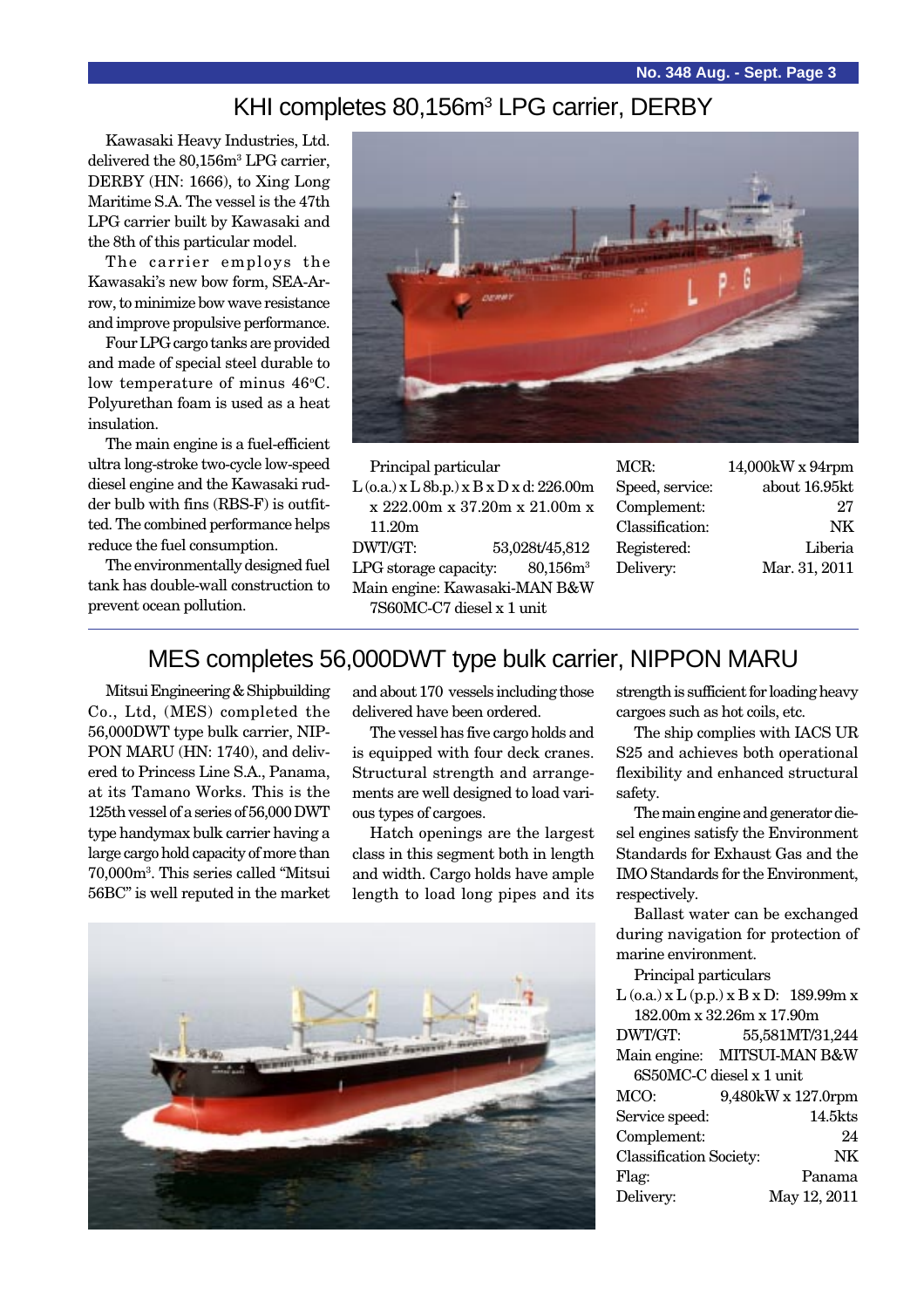### MHI completes 6,400 units RO/RO type vehicle carrier, ANTARES LEADER

Mitsubishi Heavy Industries, Ltd. (MHI) completed construction of the RO/RO type vehicle carrier, AN-TARES LEADER, for Nippon Yusen Kabushiki Kaisha (NYK Line) at the Kobe Shipyard & Machinery Works on June 7, 2011. The Japanese flag vessel has a car carrying capacity of approximately 6,400 units based on the standard passenger car.

controlled diesel engine, Mitsubishi UE 7UEC60LSII-Eco, which has the features of low fuel oil consumption and stable performance. In addition to the environmental friendly main engine, MESHIP (Mitsubishi Energy Saving Hybrid Inverter Pump), the inverter control system for main cooling sea water pump is installed to optimize pump operation to reduce  $CO<sub>2</sub>$ emissions.



The vessel adopts a refined hull design below the water line, the wind pressure reducing design for the upper deck of the bow, and the double bottom construction for the bunker oil tanks, which reduces the risk of oil leakage from the tanks in case of stranding.

In addition to the above mentioned environmental consideration, the fully enclosed type wheelhouse is adopted for crew's efficient and comfortable daily work.

Principal particulars

L (PP) x B x D: 192.00m x 32.26m x 34.52m

| Gross tonnage:                       | 60,284 |
|--------------------------------------|--------|
| Car carrying capacity: approximately |        |
| 6,400 passenger cars (RT43 type)     |        |

|                                | Main engine: Mitsubishi-UE |  |  |  |
|--------------------------------|----------------------------|--|--|--|
| 7UEC60LSII-Eco diesel x 1 unit |                            |  |  |  |
| Speed, service:                | about 20.35kt              |  |  |  |

Complement: 30 Classification: Nippon Kaiji Kyokai NS\*(RORO EQ C V & DG), MNS\*(M0), IWS

### Completion: June 7, 2011

### Naikai completes passenger/car ferry, MANYO

Naikai Zosen Corporation has completed construction of the 1,560GT passenger/car ferry, MANYO, for Kyushu Shosen Co., Ltd. at the Setoda Works.

The ferry has been designed with two engines, two propellers, and two rudders for increased propulsion efficiency and maneuverability. The bulbous bow and split stern help improve the ship thrust increase. A bow thruster and Schilling rudders have been used for smooth berthing and unberthing.

The through-car decks facilitates roll-on and roll-off of cars through the aft-ramp door. Fin stabilizers attached to the ferry reduce ship rolling during navigation, and elevators are provided to carrry aged and disabled people from the boarding deck, or car decks, directly to cabin entrances.

The ferry has been put in service

| on the Goto Route, Northern Kyushu.      |  |  |
|------------------------------------------|--|--|
| Principal particulars                    |  |  |
| $L$ (0.a) x B x D x d: 86.50m x 14.50m x |  |  |
| $10.40m \times 4.30m$                    |  |  |
| DWT/GT:<br>738t/1,551                    |  |  |
| Vehicle loading capacity: 18 eight-ton   |  |  |
| trucks                                   |  |  |
| Pasenngers: 482 people within six        |  |  |

hours Crew: 18 Main engine: Daihatsu 6DCM-32 diesel x 2 units (twin propellers) MCR: 2,942kW x 750/186 min-1 Speed, max.: 20.2kt (at trial) Classification: JG Port, registered: Nagasaki

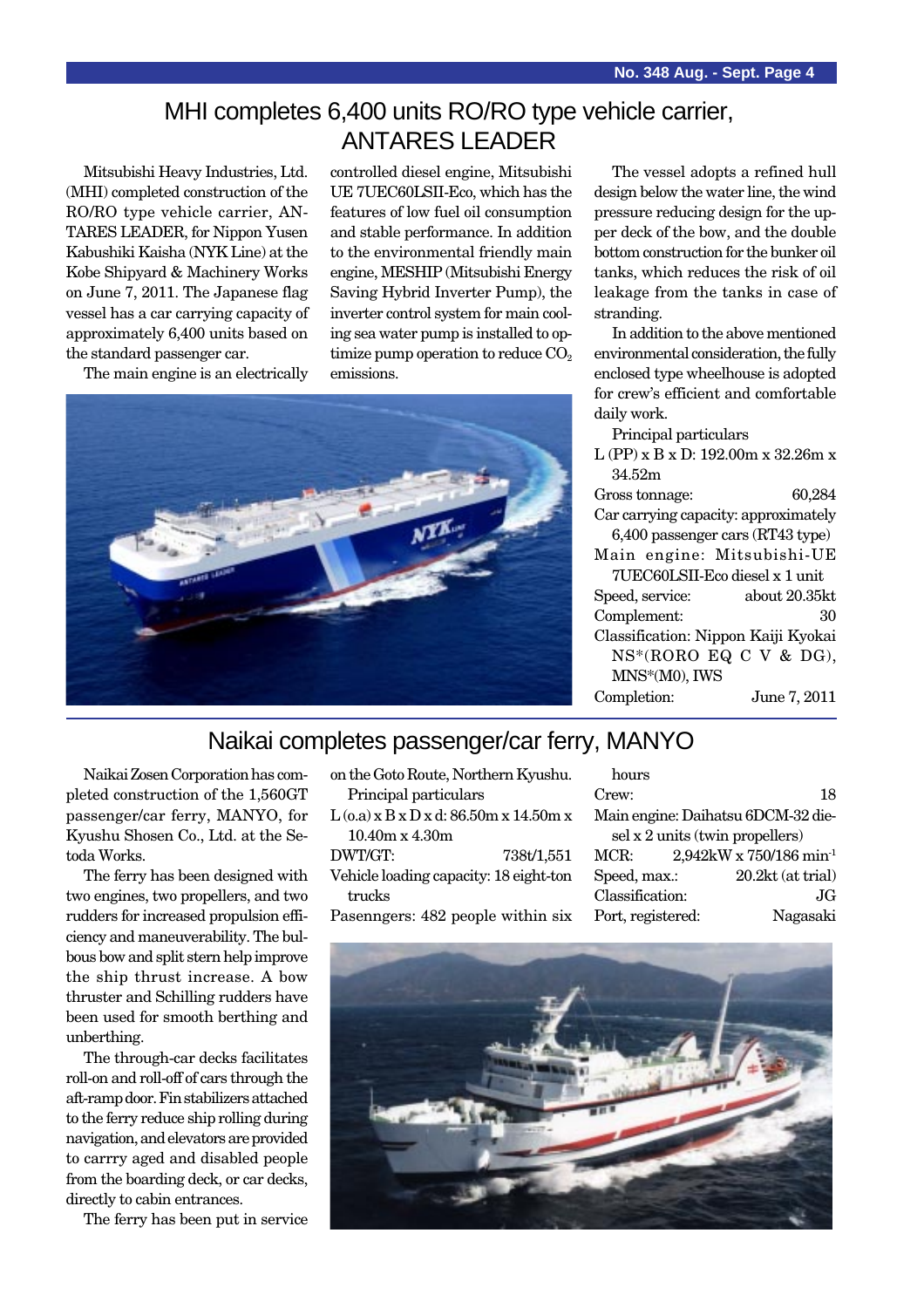### Oshima launches ECO-Ship 2020 for LNG-fueled ship **—**Collaborative development with DNV**—**

Oshima Shipbuilding Co., Ltd. and DNV have completed the first milestone of a joint programme to develop the ECO-Ship in the future. Oshima ECO-Ship 2020 is a LNG-fuelled Open Hatch Bulk Carrier (OHBC) assuming 2020 delivery to study various technical components and combinations using the ship as a concrete test-bed.

The ECO-Ship 2020 is aiming at energy-efficient, environmental friendliness, and flexible operation and cost-effectiveness. The OHBC concept features a number of innovative solutions, including a wide twin skeg hull, Oshima's seaworthy bow, energy saving devices, air-lubrication system, LNG -fuelled lean-burn four

| Length, overall                        | 200 <sub>m</sub>  |
|----------------------------------------|-------------------|
| Length between perpenddicular          | 196m              |
| <b>Breadth</b>                         | 36.0 <sub>m</sub> |
| Depth                                  | 19.0 <sub>m</sub> |
| Design draught                         | 12.0 <sub>m</sub> |
| Scantling draught                      | 12.8m             |
| Deadweight                             | 62,000t           |
| Cargo hold volume                      | $71,200m^3$       |
| Service speed at design draught 14.5kn |                   |
| No. of cargo hold                      | 8                 |
| LNG tank net volume                    | 2,700m3           |
| Endurance                              | 17.000nm          |

stroke engines, waste heat recovery system, shaft generator/motor (PTO/ PTI), and others.

A ship that shall operate beyond 2020 must comply with the strictest emission levels. For this reason the ECO-Ship 2020 has a single fuel system where all engines run on LNG. This solution will satisfy future emission regulations in EU ports, emission controlled areas as well as in open sea trade.

Composite materials have been studied for different application areas. The ship concept is equipped with large pontoon hatch covers made of a combination of glass-reinforced plastic (GRP) sandwich construction. The total weight of hatch cover is less than half of the traditional steel hatch cover weight. **Particulars** appointed **Particulars** appointed **Particulars** appointed

> The ECO-Ship has four large capacity electric driven jib cranes for efficient cargo handling operations. The cranes can be used to move the above mentioned light weight hatch covers, thus eliminating the need for complex hydraulic deck system.

The technical solutions featured in the ECO-Ship design offers several advantages compared with the con-

| <b>Ship property</b>             | Reference ship          | Eco-ship 2020        |
|----------------------------------|-------------------------|----------------------|
| <b>DWT</b>                       | 1.00                    | 1.29                 |
| Design speed                     | 1.00                    | 0.90                 |
| Cranes                           | $2 \times 70t$ - Gantry | $4 \times 75t$ - Jib |
| Fuel consumption (ton)           | 1.00 HFO, 0.12 MGO      | $0.62$ LNG           |
| Energy consumption (kcal/ton nm) | 1.00                    | 0.54                 |
| $CO2$ emission (ton)             | 1.00                    | 0.45                 |
| $CO2$ index $(CO2/ton nm)$       | 1.00                    | 0.36                 |
| CapEx                            | Base case               | $+23$ MUSD           |

ventional OHBC, both in terms of operational flexibility and environmental performance. As all solutions come at additional cost, the concept has been carefully evaluated for cost-benefit through detailed financial analysis. Calculation show that the concept is financially viable, meaning that the ECO-Ship over the lifetime is expected to be more profitable than the conventional OHBC.

Oshima will conduct more detailed studies of each technology based on this test bed case regarding energy saving, environmentally friendly solutions which contribute to the maritime trade and the world.

# New SAJ Chairman



The annual general meeting of the Shipbuilders' Association of Japan (SAJ) held on June 21 elected Mr. Kazuaki Kama as the 33rd Chairman. Mr. Kama is concurrently President and Chief Executive Officer of IHI Corporation.